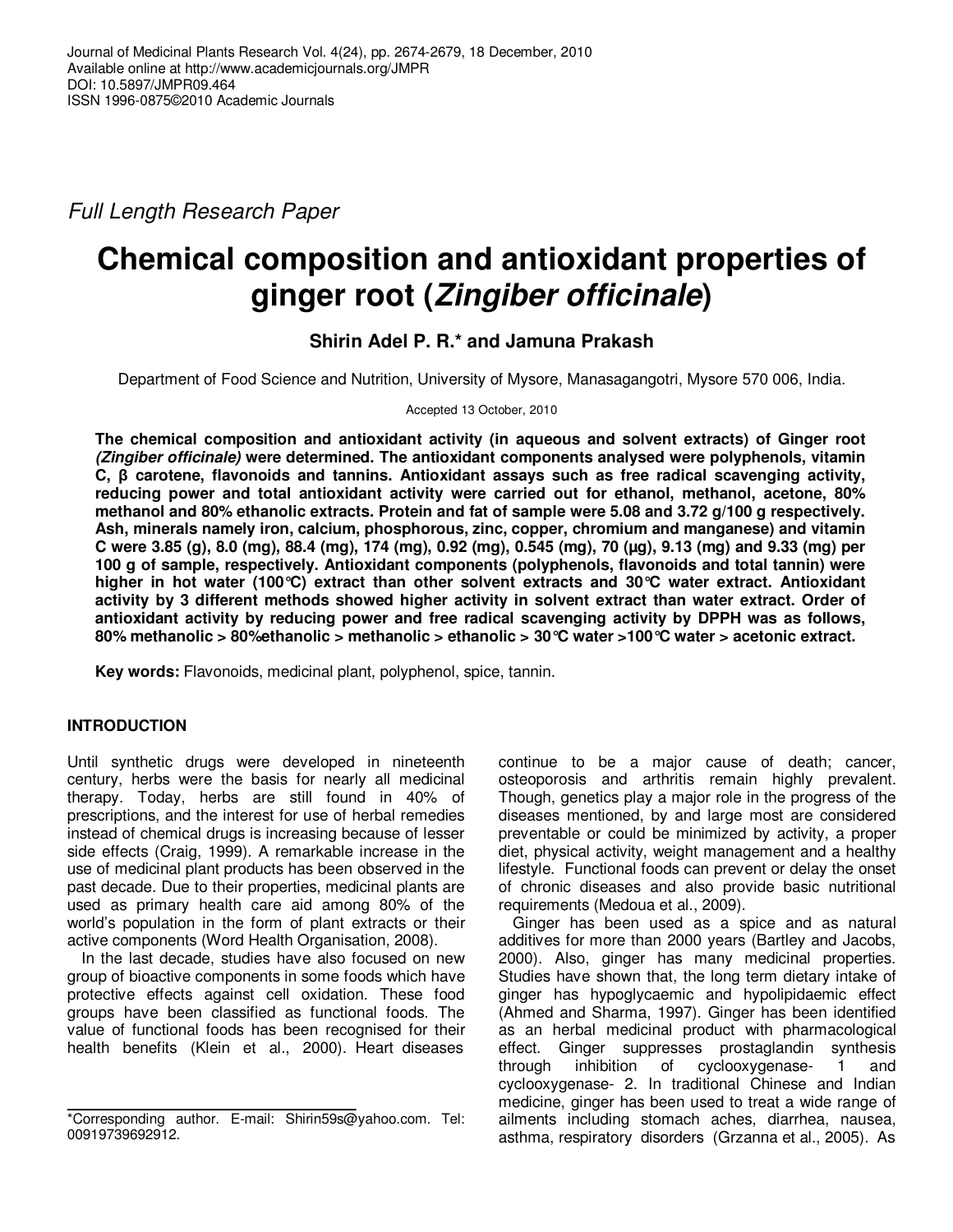ginger is widely used both as a spice and for its medicinal properties, the present study was undertaken to determine the nutritional composition of dry ginger as well as its antioxidant activity and components. An attempt was also made to investigate association between the antioxidant activities and components of dry ginger extracted in different solvents.

# **MATERIALS AND METHODS**

## **Plant material**

Fresh ginger root (Zingiber officinale) were procured from local market, washed with distilled water and dried in oven at 40°C, then ground and stored in air tight container under refrigeration.

#### **Chemical reagents and solvents**

The chemicals used for the study were procured from Qualigen Company Mumbai, India, Himedia Company, Mumbai, India and Sigma Company, USA. They were all of analytical grade. Double distilled water, methanol, ethanol, acetone, 80% methanol and 80% ethanol were used for extraction.

#### **Extraction of the sample**

One gram of sample was weighed accurately and suspended in 100 ml of solvent. It was shaken for 3 h in an electronic shaker at room temperature, unless otherwise specified, centrifuged at 4000 rpm for 20 min and filtered with Whatman No. 1 filter paper. For all experiments fresh extracts were used.

#### **Sample preparation for determination of antioxidant activity**

250 mg of sample were mixed with 25 ml of extracting solvent and extracted for 3 h, centrifuged at 4000 rpm for 20 min, and passed through filter paper (Whatman No.1) to get clear extract. Water extracts were taken at 30 and 100°C.

#### **Proximate composition and trace element estimation**

Nutritional composition -Moisture, total protein, fat, ash, calcium, phosphorus, iron, vitamin C (Horwitz and Latimer, 2005), dietary fibre (Asp et al., 1983) - of all the samples were estimated with standard techniques. The ash solutions were prepared with wet digestion (Ranganna, 1986) and analyzed for zinc, copper, chromium and manganese using atomic absorption spectrophotometer (AAS) (GBC Scientific equipment, Australia). Instrument parameters such as resonant wavelength, slit width and air-acetylene flow rate that are appropriate for each element were selected (AOAC, 2000). The instrument was set up and calibrated as per the guidelines in the manual provided by the manufacturer. A calibration curve (Concentration Vs absorbance) for each mineral to be determined was prepared using a range of working standards. The flame parameters were optimized in accordance with the instrument manufacturer's instructions.

The standard solutions were read before estimation of each mineral. The burner was flushed with water between samples and zero was reestablished each time. Suitable dilutions of the ash solutions were made to read the contents of the minerals in the ash solution. The concentration of metals in the ash solutions of samples as well as in the blank solutions were read from the calibration curve and the concentration in the test samples was calculated taking into account the dilutions and the weight of the samples taken.

#### **Antioxidant components estimation**

#### **Total phenolic compound analysis**

Total polyphenol content was estimated using Folin-Ciocalteu (FC) assay which is widely used in routine analysis (Wright et al., 2000; Atoui et al., 2005). A known amount of extract (10 mg/ml) was mixed with 1.0 ml of FC reagent and 0.8 ml of 2% Na2Co3 was added and the volume was made up to 10 ml using water- methanol (4:6) as diluting fluid. Absorbance was read at 740 nm after 30 min using spectrophotometer. Tannic acid (0 - 800 mg/L) was used to produce standard calibration curve. The total phenolic content was expressed in mg of Tannic acid equivalents (TAE) /100 g of sample (Matthaus, 2002).

## **Determination of total flavonoids**

The total flavonoid content was determined using the Dowd method as adapted by (Arvouet-Grand et al., 1994). A 5.0 ml of 2% aluminium trichloride  $(AICI<sub>3</sub>)$  in methanol was mixed with the same volume of the extract solution (10 mg/ml). Absorption readings at 415 nm using Perkin Elmer UV-VIS spectrophotometer were taken after 10 min against a blank sample consisting of extract solution with 5.0 ml methanol without AICI<sub>3</sub>. The total flavonoid content was determined using a standard curve with quercetin. Total flavonoid content is expressed as g of quercetin equivalents / 100 g of sample.

## **Total tannin estimation**

Colorimetric estimation of tannins is based on the measurement of blue colour formed by the reduction of phosphotungstomolybdic acid by tannin like compounds in alkaline solution (Ranganna, 1986). A known amount of extract was mixed with 5.0 ml of Folin- Denis reagent (FD) and  $Na<sub>2</sub>Co<sub>3</sub>$  solution and made up to 100 ml, mixed well and absorbance was read at 760 nm after 30 min using spectrophotometer. Total tannin content as expressed as mg tannic acid equivalent /100 g of sample.

#### **Determination of antioxidant activity of different extract**

#### **Radical scavenging activity by DPPH (2, 2-diphenyl-1 picrylhydrazyl)**

Effect of different extracts on DPPH free radical was measured according to Lee (Lee et al., 1996). Positive control (standard) was prepared by mixing 4.0 ml of ascorbic acid (0.05 mg/ml) and 1.0 ml of DPPH (0.4 mg/ml) for water extract, and negative control (blank) was prepared by mixing extract base (water/methanol/ethanol/acetone) with 1.0 ml of DPPH. Four different concentrations of extract was mixed with 4.0 ml of DPPH, the volume made up to known volume, mixed well and left to stand at room temperature in a dark place for 30 min. Absorbance was read using a spectrophotometer at 520 nm. The ability of extract to scavenge DPPH was calculated using the following equation:

Control OD − Sample OD

Radical scavenging activity  $% =$ 

Control OD

# **Reducing power**

A spectrophotometric method was used for the measurement of reducing power. Different concentrations of extracts were mixed with 2.5 ml phosphate buffer (0.2 M, pH 6.6) and 2.5 ml of 1% potassium ferricyanide (10 mg ml<sup>-1</sup>). The mixture was incubated at 50 °C for 20 min, then rapidly cooled, mixed with 2.5 ml of 10% trichloroactic acid and centrifuged at 6500 rpm for 10 min. The supernatant (2.5 ml) was mixed with distilled water (2.5 ml) and then ferric chloride (0.5 ml, 0.1%) was added and allowed to stand for 10 min. The absorbance was read spectrophotometrically at 700 nm (Oyaizu, 1986).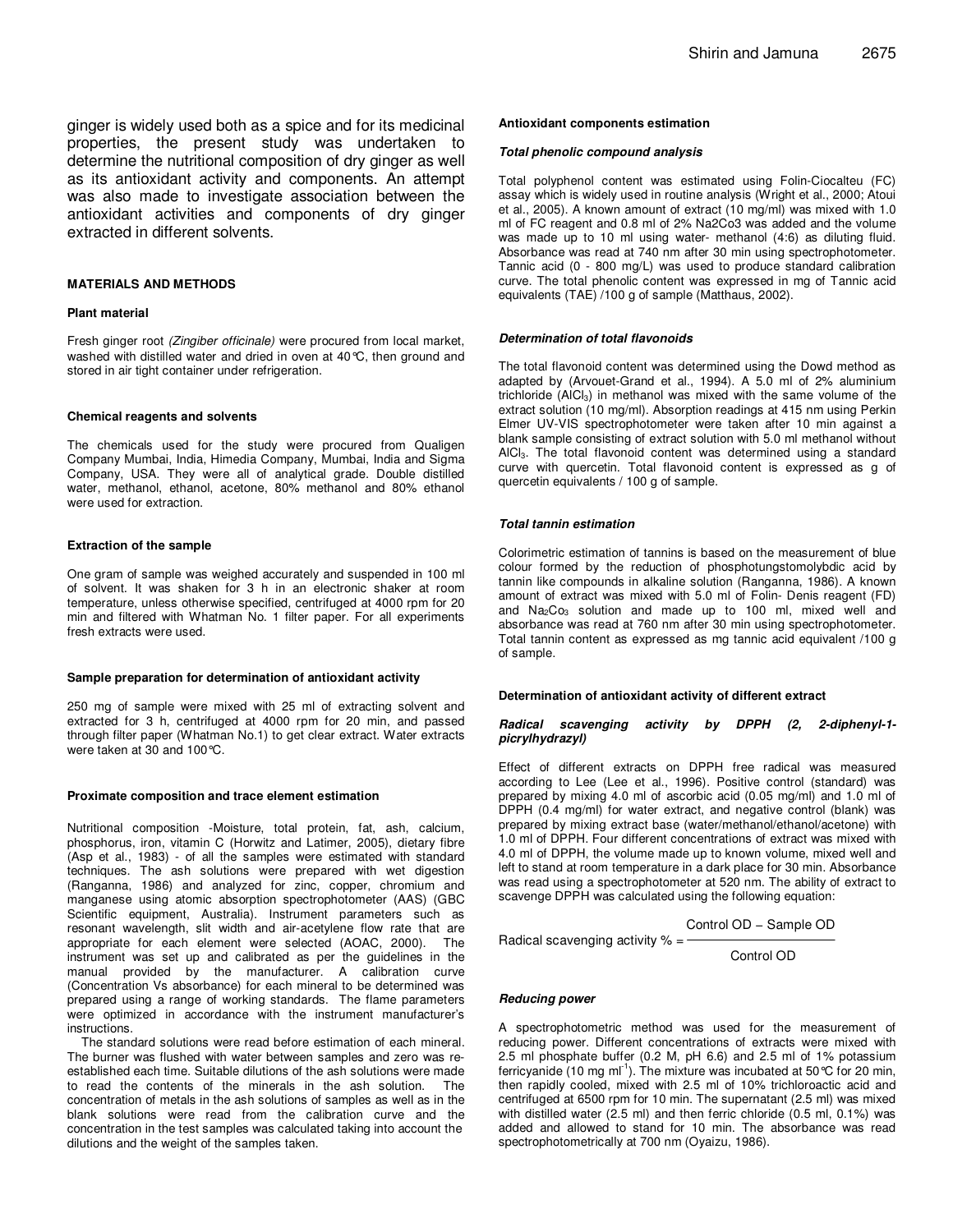| <b>Constituent</b>     | Value                   | <b>Constituent</b> | Value                     |
|------------------------|-------------------------|--------------------|---------------------------|
| Moisture               | $15.02 \pm 0.04$        | Ash $(g)$          | $3.85 \pm 0.61$ (4.53)    |
| Protein (g)            | $5.087 \pm 0.09(5.98)$  | Calcium (mg)       | $88.4 \pm 0.97$ (104.02)  |
| Fat $(a)$              | $3.72 \pm 0.03$ (4.37)  | Phosphorous (mg)   | 174±1.2 (204.75)          |
| Insoluble fibre (%)    | $23.5 \pm 0.06$ (27.65) | Iron $(mg)$        | $8.0 \pm 0.2$ (9.41)      |
| Soluble fibre (%)      | $25.5 \pm 0.04$ (30.0)  | $Zinc$ (mg)        | $0.92 \pm 0$ (1.08)       |
| Carbohydrate (g)       | $38.35 \pm 0.1$         | Copper (mg)        | $0.545 \pm 0.002$ (0.641) |
| Vitamin C (mg)         | $9.33 \pm 0.08$ (10.97) | Manganese (mg)     | $9.13 \pm 001$ (10.74)    |
| Total carotenoids (mg) | $79 \pm 0.2$ (9296)     | Chromium $(\mu g)$ | $70 \pm 0$ (83.37)        |

**Table 1.** Nutritional composition of ginger (per 100g).

All value in this table represent the mean  $\pm$  SD (n = 4). Figures in the parenthesis represent the dry weight values.

#### **Total antioxidant activity by phosphomolybdenum method**

The extract (0.1 ml) (10 mg/ml) was mixed with reagent solution (0.6 M sulphuric acid, 28 mM sodium phosphate and 4 mM ammonium molybdate in 100 ml). The tubes were capped and incubated in boiling water bath at 95°C for 90 min, then cooled to room temperature and absorbance was read at 695 nm with spectrophotometer against blank. Water soluble antioxidant capacity expressed as equivalent of ascorbic acid (µmol/g of sample) (Prieto et al., 1999).

# **Statistical analysis**

Data were expressed as mean  $\pm$  SD. (n = 4) in all the experiments. To determine the extent of association between antioxidant activity and antioxidant components in different extracts, data were subjected to correlation coefficient in Excel 2007.

# **RESULTS AND DISCUSSION**

# **Nutritional composition**

The nutritional composition of dry ginger was determined with standard techniques and results are shown in (Table 1). Protein and fat content was found to be 5.98 and 4.37 g /100 g DW. The reported values for composition of ginger by various authors are in the following range; for protein, 7.2 to 8.7, fat, 5.5 to 7.3 and ash, 2.5 to 5.7 g/100 g DW (Nwinuka et al., 2005; Hussain et al., 2009; Odebunmi et al., 2010). In our study, ash, iron, calcium and phosphorous contents were 4.53 g, 9.41 mg, 104.02 mg, 204.75 mg/100 g DW, respectively. Ash content was in the range of reported values and calcium content, that, 104.02 mg/100 g DW was very close to the value reported for Indian foods (Gopalan et al., 2004).

Trace minerals namely zinc, copper, manganese and total chromium were estimated with atomic absorption spectrophotometer and found to be 1.08 mg, 0.641 mg, 10.74 mg and total chromium was 83.37 µg/100g DW, respectively. Vitamin C and total carotenoids content were found to be 10.97 and 92.96 mg/100 g, respectively. Soluble and insoluble fibre of sample was determined and as shown in Table 1, soluble fibre was slightly higher than insoluble fibre. Antioxidant components were estimated in seven extracting media and results are

shown in Table 2. Total polyphenols, tannin and flavonoids were found to be more in 100°C water extract than other extracts. It can be because of more solubility of these components in hot water than other solvents.

# **Total polyphenols**

Total polyphenols were highest in aqueous extract with almost similar amounts at different temperatures (840 and 830 mg/g). Least polyphenols were seen in acetonic extract. Antioxidant activities of plant extracts were usually linked to their phenolic content. Hydrogen donating characteristics of the phenolic compounds is responsible for the inhibition of free radical induced lipid ability to scavenge free radicals and give oxygen species such as singlet oxygen, superoxide free radicals and hydroxyl radicals (Hall, 1997), though, it is well accepted that non phenolic antioxidants might also contribute to the antioxidant activity of plant extract (Hassimotto et al., 2005; Harish and Shivanandappa, 2006). In a study, researchers estimated total polyphenol content of 35 different herbs and medicinal plants in 80% methanolic extract. The polyphenol content was between 0.8 to 42.1 mg of gallic acid equivalent /g dry weight (DW) (Kahkonen et al., 1999). Hinneburg et al. (2006) found the total phenolic content of aqueous ginger extract to be 23.5 mg gallic acid/g of sample. Another researcher (Rababah et al., 2004) estimated the total phenolic content of 60% ethanolic extract of ginger to be 39.9 mg of chlorogenic acid equivalent/g DW. In our study, when we calculated total polyphenols content in 80% methanolic extract/g of DW ginger, it showed 780 mg of TAE/ 100 g of sample.

# **Flavonoids**

Flavonoids were estimated in all the extracts and data is shown in Table 2. Highest flavonoid content was reported in 30 and 100°C aqueous extract at 1.37 and 2.98 g/100 g of sample, respectively. Flavonoid content of 80% methanolic extract and 80% ethanolic extracts were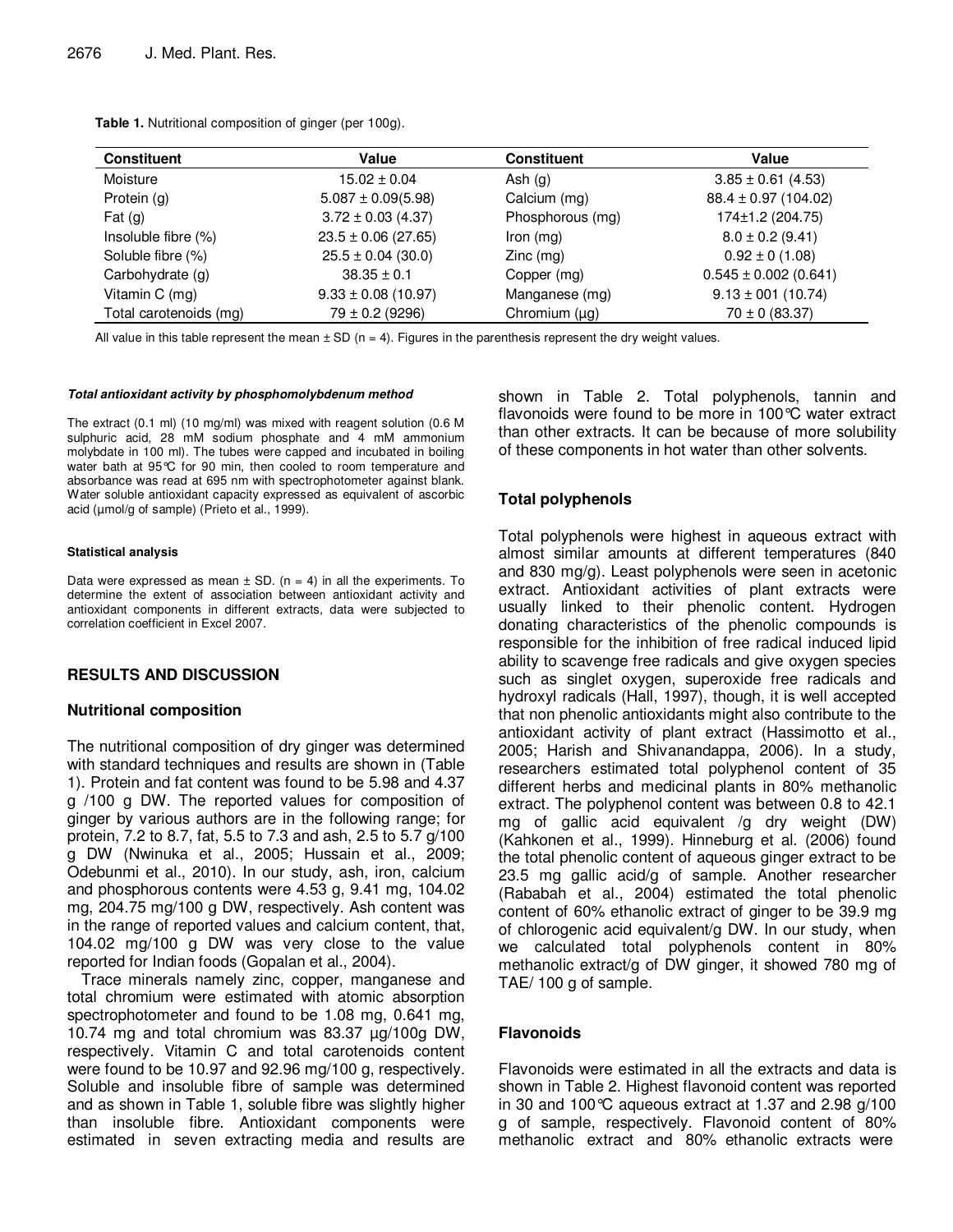|                                              | Water           |                  | <b>Methanol</b>   | <b>Ethanol</b>    | <b>Methanol</b>   | <b>Ethanol</b>    |                   |
|----------------------------------------------|-----------------|------------------|-------------------|-------------------|-------------------|-------------------|-------------------|
| <b>Antioxidant components</b>                | (0.060)         | (0.010)          |                   |                   | (80%)             | (80%)             | <b>Acetone</b>    |
| Total polyphenols mg/100 g                   | $840 \pm 2.1$   | $838 \pm 3.0$    | $510 \pm 2.2$     | $565 \pm 4.1$     | $780 \pm 5$       | $800 \pm 4.3$     | $325 \pm 1.9$     |
| Tannin g/100 g                               | $1.51 \pm 0.05$ | $1.34 \pm 0.08$  | $1.12 \pm 0.05$   | $0.98 \pm 0.03$   | $1.28 \pm 0.01$   | $1.15 \pm 0.1$    | $0.67 \pm 0.08$   |
| Flavonoids g/100 g                           | $2.98 \pm 0.06$ | $1.371 \pm 0.01$ | $0.685 \pm 0.005$ | $0.278 \pm 0.003$ | $0.404 \pm 0.002$ | $0.352 \pm 0.002$ | $0.249 \pm 0.002$ |
| Total antioxidant activity umol/ g of sample | 73529.4 ± 121   | $79400 \pm 88$   | $98822.5 \pm 74$  | $91176.25 \pm 66$ | $85294 \pm 47$    | $80000 \pm 38$    | $32056 \pm 27$    |

**Table 2.** Antioxidant components and total antioxidant activity of ginger in different solvent extracts.

All values in this table represent the mean  $\pm$  SD (n = 4).

**Table 3.** Correlation between antioxidant activity and antioxidant component of sample in different solvent extracts.

| Correlation (R <sup>2</sup> values) | <b>Water extract</b>   |                       |                          |             | Solvent extract        |                          |  |
|-------------------------------------|------------------------|-----------------------|--------------------------|-------------|------------------------|--------------------------|--|
| <b>Antioxidant components</b>       | <b>Method of assay</b> |                       |                          |             | <b>Method of assay</b> |                          |  |
|                                     | <b>DPPH</b>            | <b>Reducing power</b> | <b>Total antioxidant</b> | <b>DPPH</b> | <b>Reducing power</b>  | <b>Total antioxidant</b> |  |
| <b>Flavonoids</b>                   |                        |                       |                          | 0.493       | 0.505                  | 0.613                    |  |
| Polyphenols                         |                        |                       |                          | 0.901       | 0.847                  | 0.579                    |  |
| Total tannin                        |                        |                       | $\overline{\phantom{a}}$ | 0.985       | 0.887                  | 0.885                    |  |

For solvent extract in DPPH method, 80% methanolic extract was not included for statistical analysis since the concentration did not match with other extracts.

found to be more than methanolic and ethanolic extracts,respectively, but lesser than aqueous extract. It can be due to higher solubility of ginger flavonoids in water than other solvents.

# **Tannin estimation**

Tannin was also estimated in all seven different extracts (Table 2). As was observed for the other antioxidant components, 30 and 100°C aqueous extract had the highest tannin (1.34 and 1.51 g/100 g of sample, respectively) and acetonic extract showed the least content (0.67 g/100 g). As shown in Tables 2 and 3, tannin content did not show any correlation with antioxidant activity

in aqueous extract, but high correlation was seen with solvent extract.

# **Estimation of antioxidant activity**

Antioxidant activity of dry ginger was estimated with three different methods.

# **Total antioxidant activity**

Total antioxidant activity (Table 2) was highest in methanolic extract at 98822 µmol/g followed by ethanolic extract at 91176 µmol/g. Least total antioxidant activity was found in acetonic extract.

# **Free radical scavenging activity**

DPPH is a stable free radical in methanol or aqueous solution and accepts an electron or hydrogen radical to turn into stable diamagnetic molecule. It is usually used as a substrate to evaluate the antioxidative activity of antioxidants (Duh et al., 1999), thus we have estimated the antioxidant activity through free radical scavenging of ginger. Free radical scavenging potency of sample is shown in Figure 1 which showed the highest DPPH radical scavenging activity in 80% methanolic extract followed by 80% ethanolic extract. In a study, by Chen et al. (2008), DPPH radical scavenging activity of methanolic extract was found to be in a range of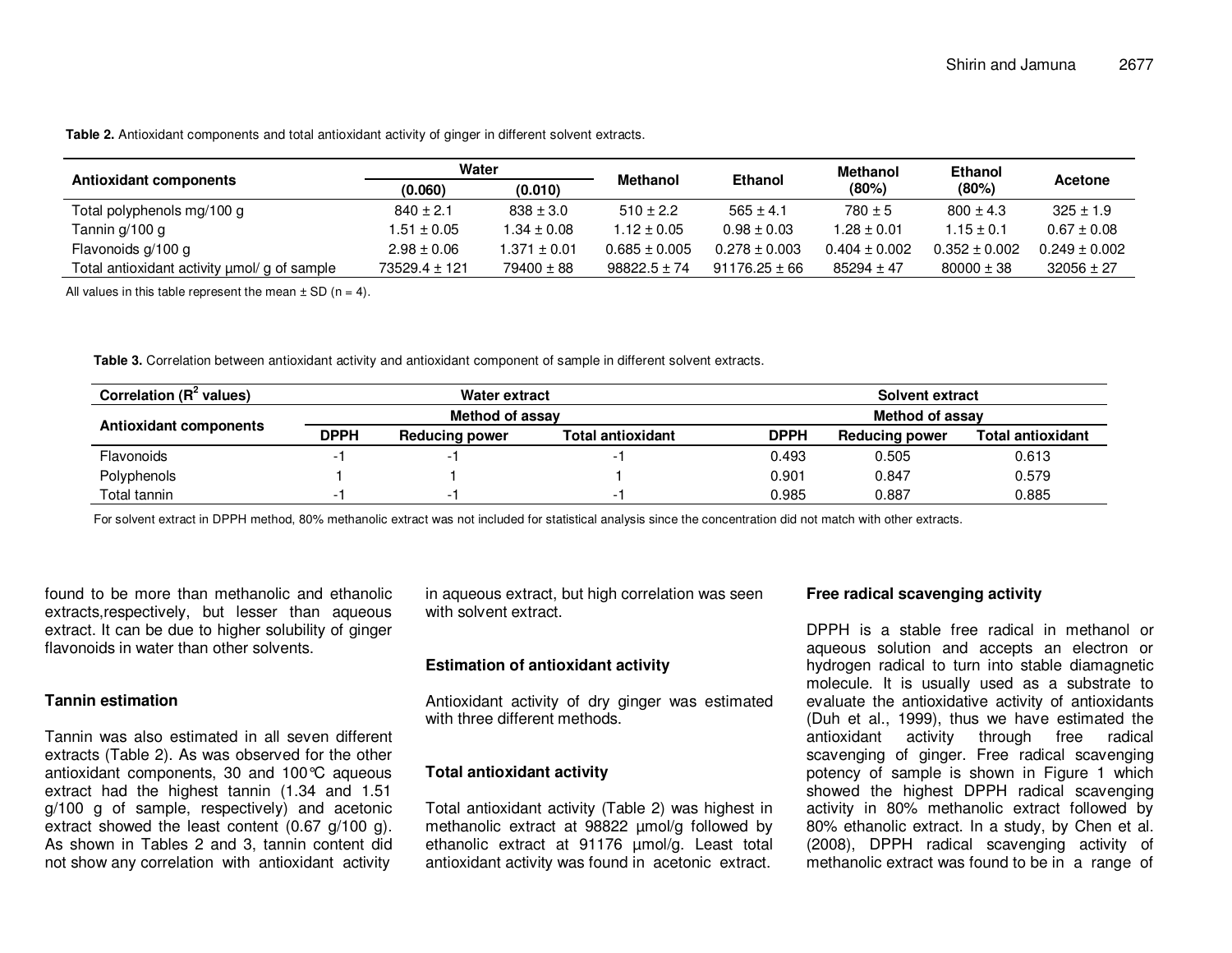

**Extracting solvent**

**Figure 1.** Free Radical scavenging activity of ginger in different solvent extracts. Concentration of sample (in mg): In 80% methanolic extract, A: 0.4, B: 0.6, C: 0.8 and D: 1.0. For all other extracts, A: 2.5, B: 5.0, C: 7.5, D: 10.



**Figure 2.** Reducing power of ginger in different solvent extracts.

32 to 90.1% in 100 mg of 18 different ginger species. In the present study, DPPH free radical scavenging activity of methanolic extract was 39.6, 64.7, 77.6 and 84.4% in 0.25, 0.5, 0.75 and 1.0 mg of sample, respectively, which is higher than the reported values.

# **Reducing power**

It has been reported that the reducing power of bioactive compounds is associated with antioxidant activity (Yen et al., 1993; Siddhuraju et al., 2002). Hence, it is essential to determine the reducing power of phenolic constituents to explain the relationship between their antioxidant effect

and their reducing power. The reducing power of different solvent extracts of ginger was estimated. Highest reducing power was also in 80% methanolic extract followed by 80% ethanolic extract (Figure 2). As reported by Chen et al. (2008), the reducing power of methanolic extract of 18 different species of ginger ranged from 0.34 to 1.6 nm in 100 mg of sample. In our study, methanolic extract of sample showed much higher activity of 0.208, 0.393, 0.558, 0.681 nm for 2.0, 4.0, 6.0 and 8.0 mg of sample.

Antioxidant components and activity are highly dependent on extracting solvent and concentration of solvent (Turkmen et al., 2006), but they also vary within the samples. Many researchers have reported the